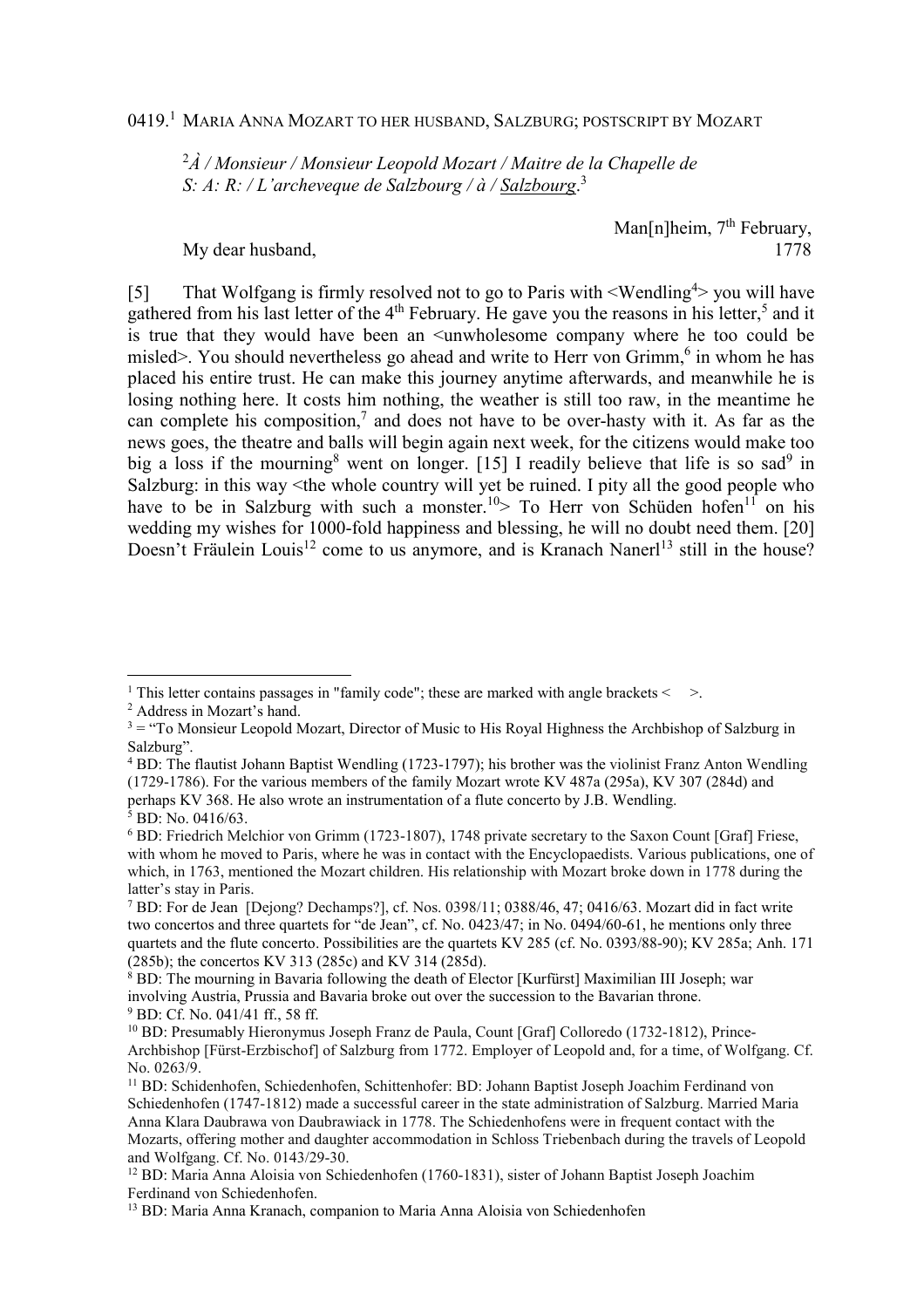How, then, are things with the esteemed Senior Equerry<sup>14</sup> – is he still paying his respects to Fräulein Tonnerl,<sup>15</sup> and Herr von Melck<sup>16</sup> to his Pepherl?<sup>17</sup>

## MOZART'S POSTSCRIPT:

 Herr von Schidenhofen could easily have given me news long ago that he had it in mind to marry soon.<sup>18</sup> [25] I would have written him a new minuet for the occasion. This is a marriage for money once again, and nothing more. That is not the way I would wish to marry; I want to make my wife happy, and not to make my happiness through her. That is why I will do without it and enjoy my golden freedom until I am so well-placed that I can feed a wife and children. [30] For Herr von Schidenhofen it was necessary to choose a rich wife, his title being the reason. Noble people must never marry according to *gusto*<sup>19</sup> and love, but only out of self-interest and all kinds of secondary aims; and it would not fit the style of such high persons at all if they still loved their wives once they had done their duty and brought a podgy gentleman heir into the world. [35] But we poor common people, we must not only take a wife whom we love and who loves us, but we must, can and want to take one like that because we are not noble, not wellborn and aristocratic, and not rich, rather, we are lowly, simple and poor, and therefore need no rich wife because our riches simply die with us, for we have them in our head  $[40]$  – – and no-one can take this away from us, except if someone cuts our head off, and then  $-$  – we do not need anything anymore. We received your letter<sup>20</sup> of the  $2<sup>nd</sup>$  Feb:<sup>ro</sup> safely.

 The main reason why I am not going to Paris with these people I have already given in my previous letter.<sup>21</sup> The  $2<sup>nd</sup>$  one is that I have not properly thought through what I have to do in Paris. [45] I could not make my way properly except with pupils, and I was not born for that work.<sup>22</sup> Here I have an example from real life: I could have had 2 pupils;<sup>23</sup> I went to each 3 times, then one was not there when I came, so I didn't go again. I am happy to give lessons as a favour, [50] especially when I see that someone has the mind, joy and inclination to learn. But to have to go to a house at a certain time, or to have to wait for someone at home – I cannot do it, no matter how much money it brings me. It is impossible for me. I leave that to people who can do nothing other than play clavier. I am a composer, and am born to be a director of music.<sup>24</sup> [55] I should not and cannot thus bury my talent for composing, which God in his goodness has given to me so richly, |: I may say this without arrogance, for I feel it now more than ever : and that is what I would be doing with the many pupils, for it is a *metier*<sup>25</sup> that brings much unrest. I would prefer, so to speak, to neglect the clavier rather than composition, for the clavier is only my sideline, but, thanks

<sup>&</sup>lt;sup>14</sup> "Herrn oberbreitter". BD: Gottlieb von Weyrother, Esquire [Edler] (1731-1816), active in the Salzburg riding school and in charge of the court stables. Widower since 23<sup>rd</sup> October, 1777. His interest in one of Barisani's daughters had been noticed, cf. Nos. 0354/5, 7, 8; 0382/87.

<sup>&</sup>lt;sup>15</sup> BD: Maria Anna Constantia Barisani (1754-1778), the daughter of the Prince-Archbishop's personal physician, Dr. Silvester Barisani (cf. No. 0382/87). She married the widower Weyrother in April, 1778, but died the same year (cf. No. 0509/72 ff.).

<sup>16</sup> Franz von Mölk (c. 1748-1800), eldest son of Franz Felix Anton von Mölk (1714-1776), Court Chancellor [Hofkanzler] in Salzburg. Cf. Nos. 0158/5; 0400/32. Listed among the admirers of Nannerl.

<sup>&</sup>lt;sup>17</sup> BD: Possibly Josephine Lodron.

<sup>&</sup>lt;sup>18</sup> BD: Mozart's remarks on marriage here should probably be seen in the light of his intentions towards Aloisia Weber. He seems to have had marriage in mind in Nos. 0458/80 ff.; 0471/115 ff.; 0475/45 ff.  $19 =$  "Taste".

<sup>20</sup> BD: No. 0414.

 $21$  BD: No. 0416/60 ff.

<sup>22</sup> BD: Cf. No. 0417/44 ff.

<sup>23</sup> BD VII: The "two pupils" came via Cannabich (cf. No. 0388/50-51).

<sup>&</sup>lt;sup>24</sup> "kapellmeister".

 $25 =$  "Profession, occupation".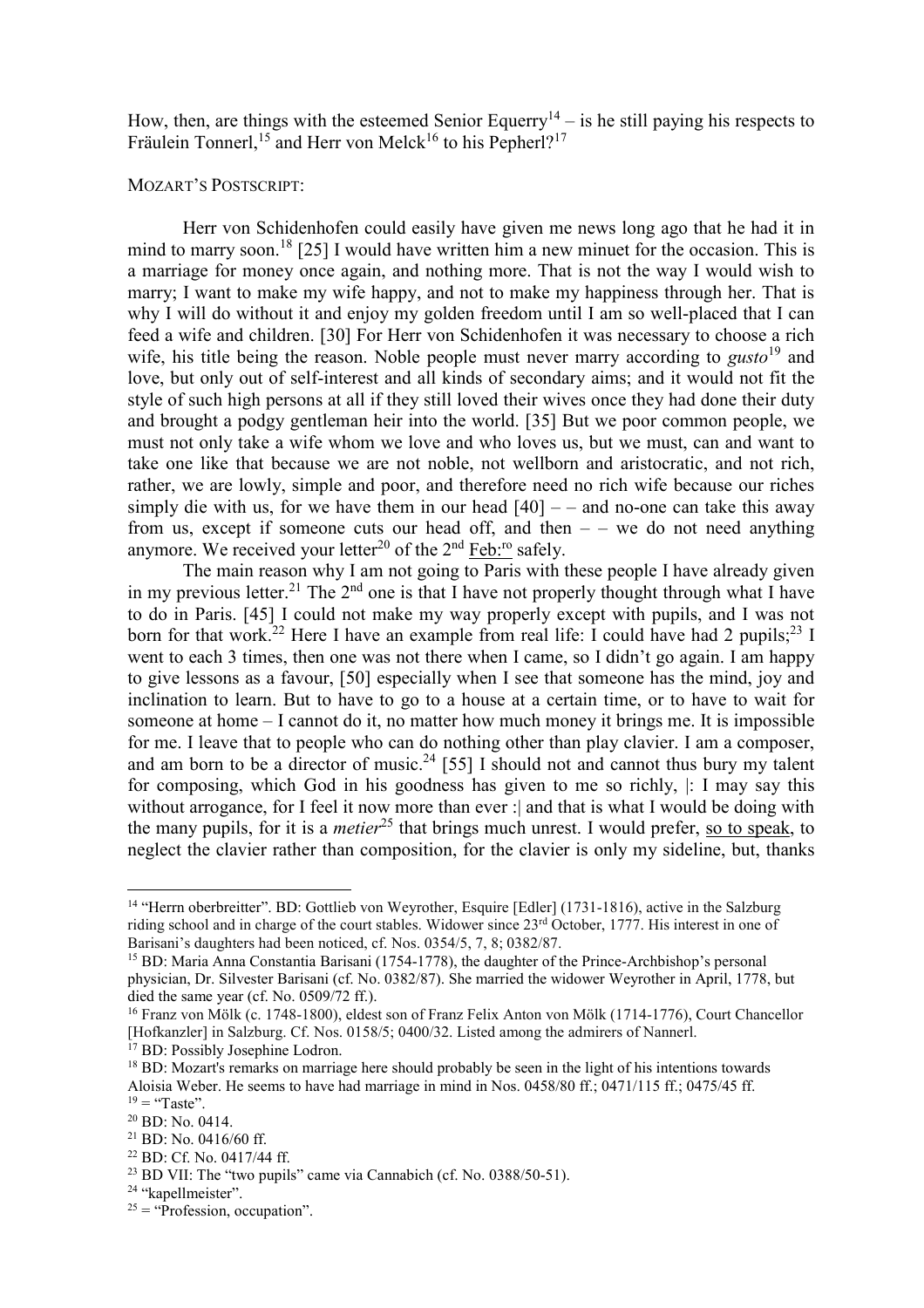be to God, [60] a very strong sideline. The third reason, then, is that I do not know for sure if our friend Grimm is in Paris. If he is in Paris, I can always come on afterwards with the post-coach, for there is a charming post-coach which goes from here to Paris via Strasbourg. We were always going to travel this way; they are going this way anyway. Herr Wendling is inconsolable because I am not going with him, [65] but I believe the reason is more self-interest than friendship. Besides the reason that I gave in my last letter<sup>26</sup>  $\mid$ : namely that I had received 3 letters since my absence etc. :|, I also told him this story about the pupils, and asked him if he would organise something dependable for me, in which case I would also follow on afterwards if I were free to do so, [70] especially if it were an opera. Writing opera<sup>27</sup> is simply firmly lodged in my mind. French rather than German, but Italian rather than German and French. At Wendling's they are all of the opinion that my compositions would be exceptionally well received in Paris. I would certainly not be anxious about that, for, as you know, [75] I can adopt and imitate every kind and style of composition. Immediately after my arrival, I wrote for Mad.<sup>selle</sup> Gust<sup>28</sup> |: the daughter : a French song,<sup>29</sup> the text<sup>30</sup> of which she gave me, and which she sings incomparably. Herewith I have the honour of presenting it to you.<sup>31</sup> At Wendling's it is being sung all day, they are completely crazy about it. Now there follows a satire which was written in Munich.<sup>32</sup> [80] I don't know if you are familiar with it or not: I write it out here once and for all.

The Good Austrians.

To safeguard the length of our borders, True Joseph has lifted his lance,

[85] As a warning to Frederick, the orders Are "Austrian soldiers advance".

> For these are our easterly neighbours, Already they're manning a gate; It's one of Joseph's kind favours,

[90] He told them to watch and to wait.

He's come to defend our positions, We stretched out our welcoming hand; Could anyone harbour suspicions, Or wish truer peace on our land? – –

- [95] Suppose, then, that they should stay longer, Suppose we were also betrayed: When faced with such villains we're stronger, To rout them we'd not be afraid. We may not have many stout lancers,
- [100] It costs such a lot for their pay;

 $\overline{a}$  $26$  BD: Cf. note on No. 0416/58 ff.

 $27$  BD: Cf. No. 0416/117-118 for a similar statement.

<sup>28</sup> BD: Auguste Wendling.

<sup>29</sup> BD: *Oiseaux, si tous les ans* KV 307 (284d); cf. No. 0425/8 ff. Constanze sent the song to Breitopf & Härtel on 25th March, 1799. Cf. Nos. 1236/55; 1240/30-31.

<sup>30</sup> BD: By Antoine Ferrand (1678-1719). Like the text of KV 306 (295b), it was taken from the *Anthologie françoise ou Chansons choisies*... (1765).

 $31$  BD: Wolfgang sends a copy of the song written out by Fridolin Weber (cf. lines 123-124).

<sup>32</sup> BD: This text appears in various sources, including Franz Wilhelm, Baron [Freiherr] von Ditfurth's *Die Historischen Volksleider vom Ende des siebenjährigen Krieges, 1763...1812.* Cf. No. 0401/41.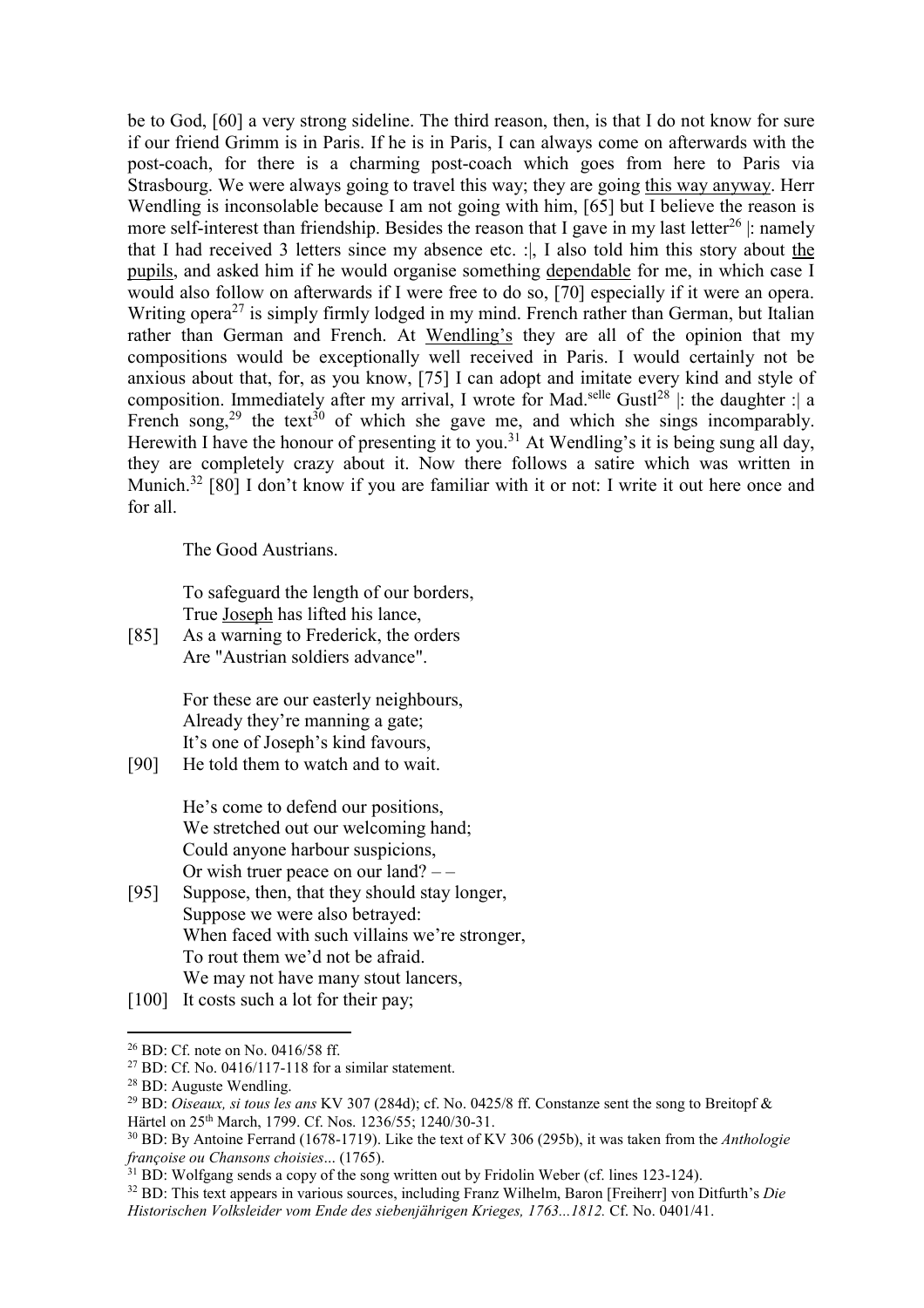But nuns, priests, castratos and dancers Are waiting to join in the fray. The Levitical twister, the priest, sir, Fraternity, hunter and hound:

- [105] If their anger on you is unleashed, sir, King Joseph, you'll crash to the ground. And then there's our generals too, sir, Far more than have yet crossed your mind; The one who would pay would be you, sir,
- [110] So just leave all such thoughts far behind. <sup>33</sup>We're will-less and silently moping: Please force all these Prussians to move! Here's what we Bavarians are hoping: A guardian angel you'll prove.

Joseph's resolution follows on the envelope.

ON THE ENVELOPE:

Joseph's Resolution (in elevated tone):

I come to protect you, Bavarian land, And what I protect I also command.

[MORE LITERAL TRANSLATION OF THE POEM:

The Good Austrians.

To cover our borders, entirely honestly and dutifully,

[85] Joseph, to deter Frederick, sends his soldiers over to us.

> There they are, the neighbours from the east, full of friendliness, a gate has already been occupied fairly and squarely by guards and watchman

[90] and Joseph charges nothing for it.

He is only giving us protection, and we accommodate him willingly and heartily in everything. Who should suspect anything underhand, how could it ever be more peaceful? – –

- [95] Suppose, now, they should stay for a long time; suppose, too, there was deceit: for driving the villains away from us we are still courageous enough. We may have few soldiers,
- [100] they would be costly goods,

<sup>&</sup>lt;sup>33</sup> The next five lines are written at right angles along the edge of the letter.